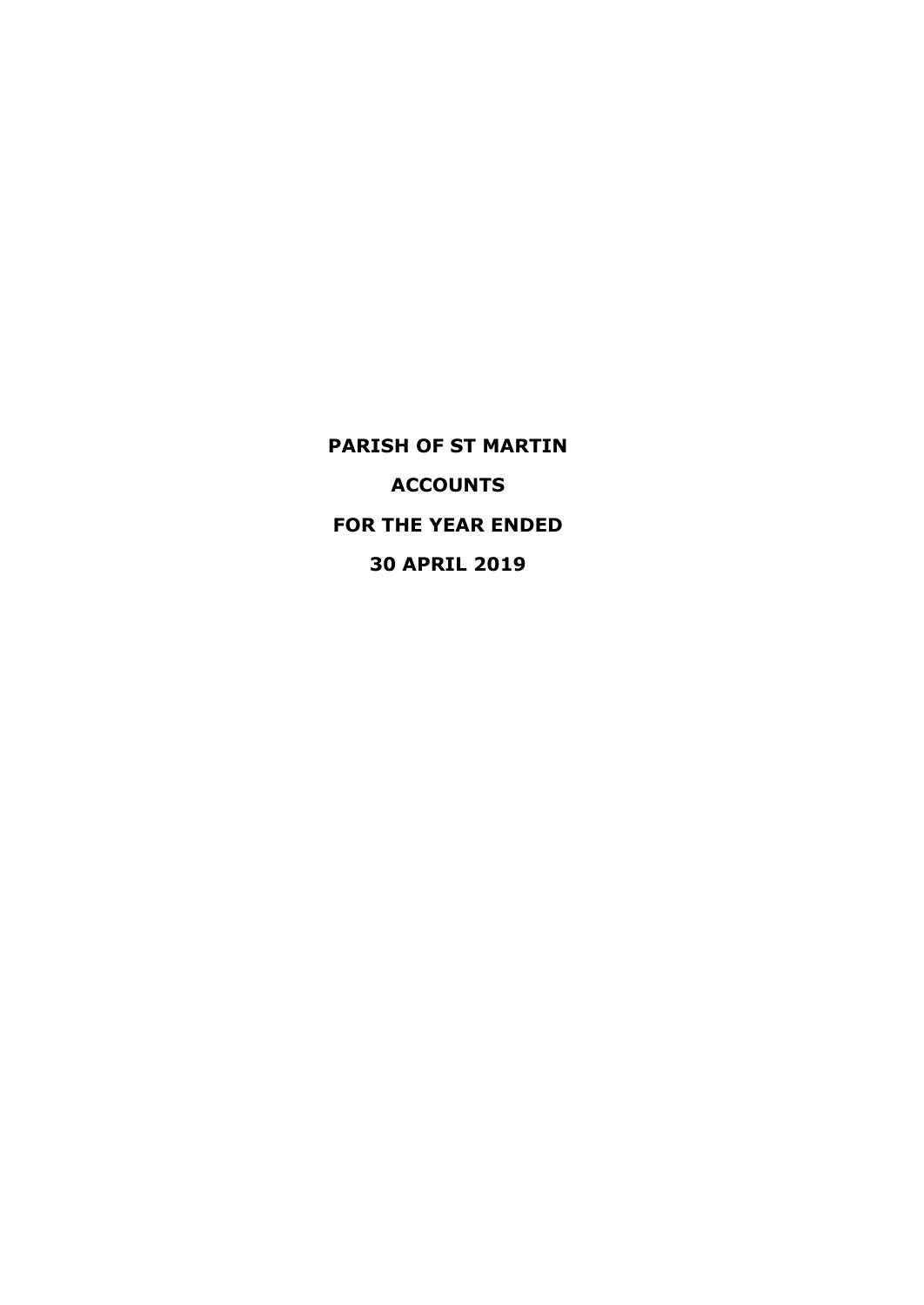# **INDEX TO THE ACCOUNTS**

# **FOR THE YEAR ENDED 30 APRIL 2019**

# **Page**

| Independent Auditor's Report            |               | 1/2            |
|-----------------------------------------|---------------|----------------|
| Summary of Balances                     |               | 3              |
| Summary of Capital Balances and Funding |               | $\overline{4}$ |
| General Account                         | - Income      | 5              |
|                                         | - Expenditure | 6/7            |
|                                         | - Summary     | 7              |
| Roads Account                           |               | 8              |
| Notes to the Accounts                   |               | 9/12           |
| Charitable Funds                        |               | 13             |
| Estimates - 2019/2020                   |               | 14             |
| Budget - 2019/2020                      |               | 15             |
|                                         |               |                |

| Parish of St Martin Sheltered Housing -<br>The "H" Trust                     | Schedule 1 |
|------------------------------------------------------------------------------|------------|
| Parish of St Martin Sheltered Housing -<br>St Martin Sheltered Housing Trust | Schedule 2 |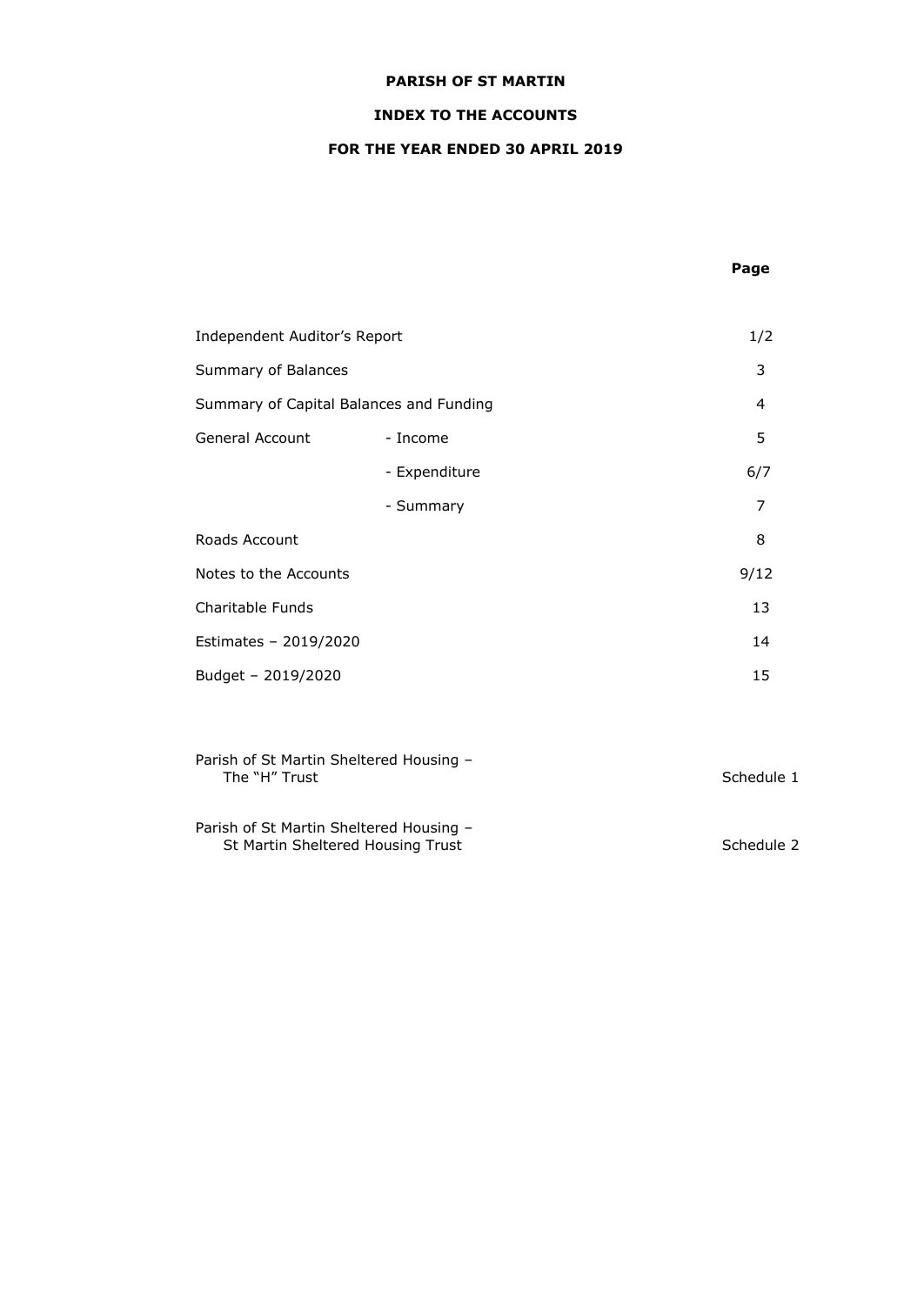

95-97 Halkett Place St. Helier, Jersey Channel Islands JE1 1BX

# **AUDITOR'S REPORT TO THE PRINCIPALS AND ELECTORS OF THE PARISH OF ST MARTIN**

# **Opinion**

We have audited the accounts of the Parish of St Martin (the "parish") for the year ended 30 April 2019 which comprise the summary of balances, the summary of capital balances and funding, the general account – income and expenditure, the roads account and notes to the accounts, including a summary of significant accounting policies. The accounts have been prepared in accordance with the accounting policies set our therein.

In our opinion, the accounts for the year ended 30 April 2019 have been prepared in accordance with the accounting policies as set out on page 9.

#### **Basis for opinion**

We conducted our audit in accordance with International Standards on Auditing (UK) (ISAs (UK)). Our responsibilities under those standards are further described in the Auditor's responsibilities for the audit of the accounts section of our report. We are independent of the parish in accordance with the ethical requirements that are relevant to our audit of the accounts in the UK, including the FRC's [Ethical Standard,](https://library.cch.co.uk/apbes2016r1) and we have fulfilled our other ethical responsibilities in accordance with these requirements. We believe that the audit evidence we have obtained is sufficient and appropriate to provide a basis for our opinion.

#### **Conclusions relating to going concern**

We have nothing to report in respect of the following matters in relation to which the ISAs (UK) require us to report to you where:

- The Connétable's use of the going concern basis of accounting in the preparation of the accounts is not appropriate; or
- The Connétable has not disclosed in the accounts any identified material uncertainties that may cast significant doubt about the parish's ability to continue to adopt the going concern basis of accounting for a period of at least twelve months from the date when the accounts are authorised for issue.

#### **Other information**

The Connétable is responsible for the other information presented with the accounts. Our opinion on the accounts does not cover the other information and we do not express any form of assurance conclusion thereon. In connection with our audit of the accounts, our responsibility is to read the other information and, in doing so, consider whether the other information is materially inconsistent with the accounts or our knowledge obtained in the audit or otherwise appears to be materially misstated. If we identify such material inconsistencies or apparent material misstatements, we are required to determine whether there is a material misstatement in the accounts or a material misstatement of the other information. If, based on the work we have performed, we conclude that there is a material misstatement of this other information, we are required to report that fact.

We have nothing to report in this regard.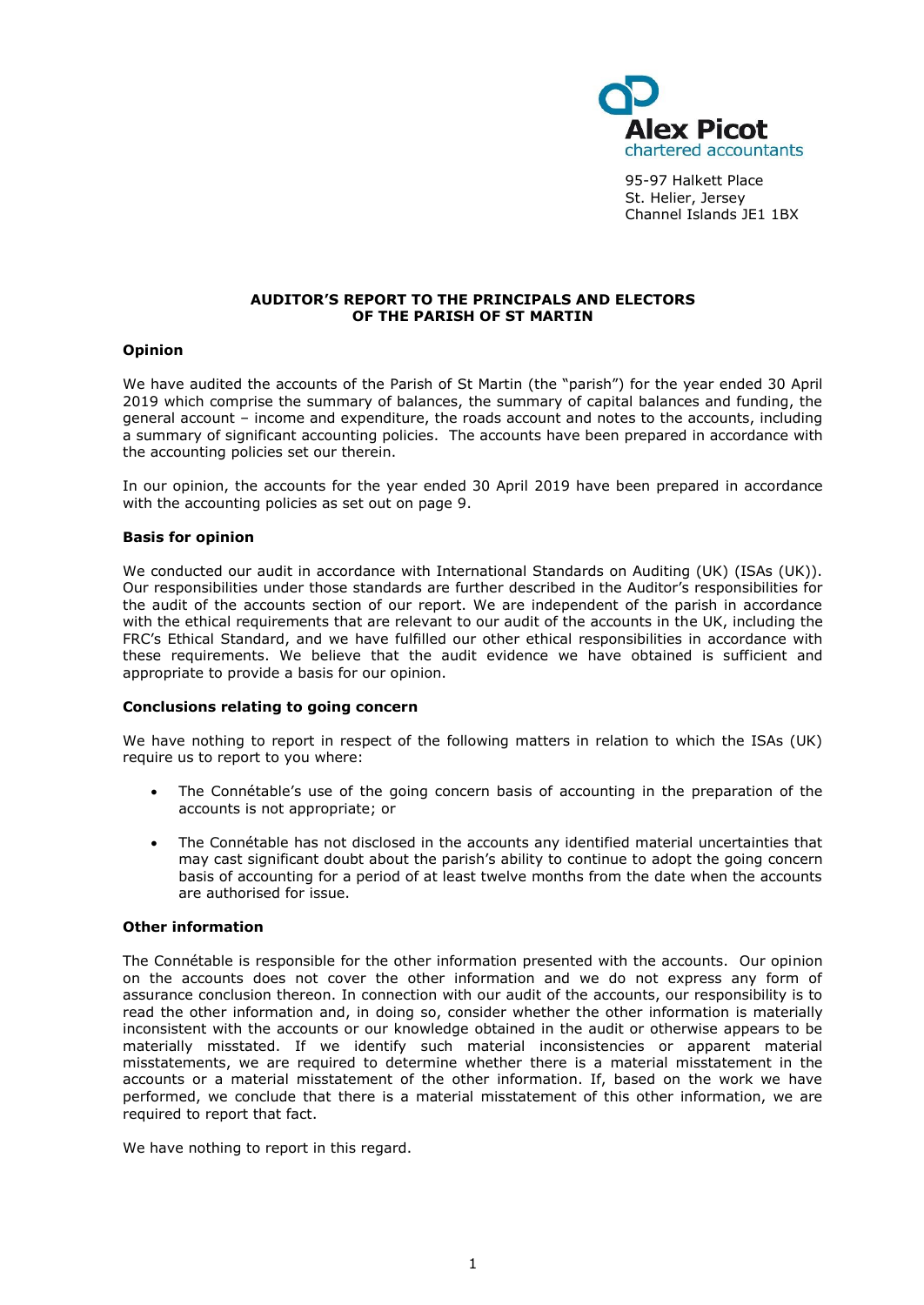

95-97 Halkett Place St. Helier, Jersey Channel Islands JE1 1BX

# **INDEPENDENT AUDITOR'S REPORT TO THE PRINCIPALS AND ELECTORS OF THE PARISH OF ST MARTIN (CONTINUED)**

#### **Responsibilities of the Connétable**

The Connétable is responsible for the preparation of the accounts in accordance with applicable law and the Parish's own accounting policies. In preparing these accounts the Connétable is required to select suitable accounting policies and apply them consistently, make judgements and estimates that are reasonable and prudent and prepare the accounts on the going concern basis unless it is inappropriate to assume that the Parish will continue in operation.

The Connétable is responsible for keeping proper accounting records which show with reasonable accuracy at any time the financial position of the Parish. The Connétable, together with the Procureurs du Bien Public, is also responsible for safeguarding the assets of the Parish and hence for taking reasonable steps for the prevention and detection of fraud and other irregularities.

In preparing the accounts, the Connétable is responsible for assessing the parish's ability to continue as a going concern, disclosing, as applicable, matters related to going concern and using the going concern basis of accounting.

#### **Auditor's responsibilities for the audit of the accounts**

Our objectives are to obtain reasonable assurance about whether the accounts as a whole are free from material misstatement, whether due to fraud or error, and to issue an auditor's report that includes our opinion. Reasonable assurance is a high level of assurance, but is not a guarantee that an audit conducted in accordance with ISAs (UK) will always detect a material misstatement when it exists. Misstatements can arise from fraud or error and are considered material if, individually or in the aggregate, they could reasonably be expected to influence the economic decisions of users taken on the basis of these accounts.

This report is made solely to the principals and electors of the Parish, as a body. Our audit work has been undertaken so that we might state to the Parish's principals and electors those matters we are required to state to them in an auditor's report and for no other purpose. To the fullest extent permitted by law, we do not accept or assume responsibility to anyone other than the Parish and the principals and electors of that Parish as a body, for our audit work, for this report, or for the opinions we have formed.

A further description of our responsibilities for the audit of the accounts is located on the Financial Reporting Council's website at: [www.frc.org.uk/auditorsresponsibilities.](http://www.frc.org.uk/auditorsresponsibilities) This description forms part of our auditor's report.

**2 July 2019**

**ALEX PICOT Chartered Accountants**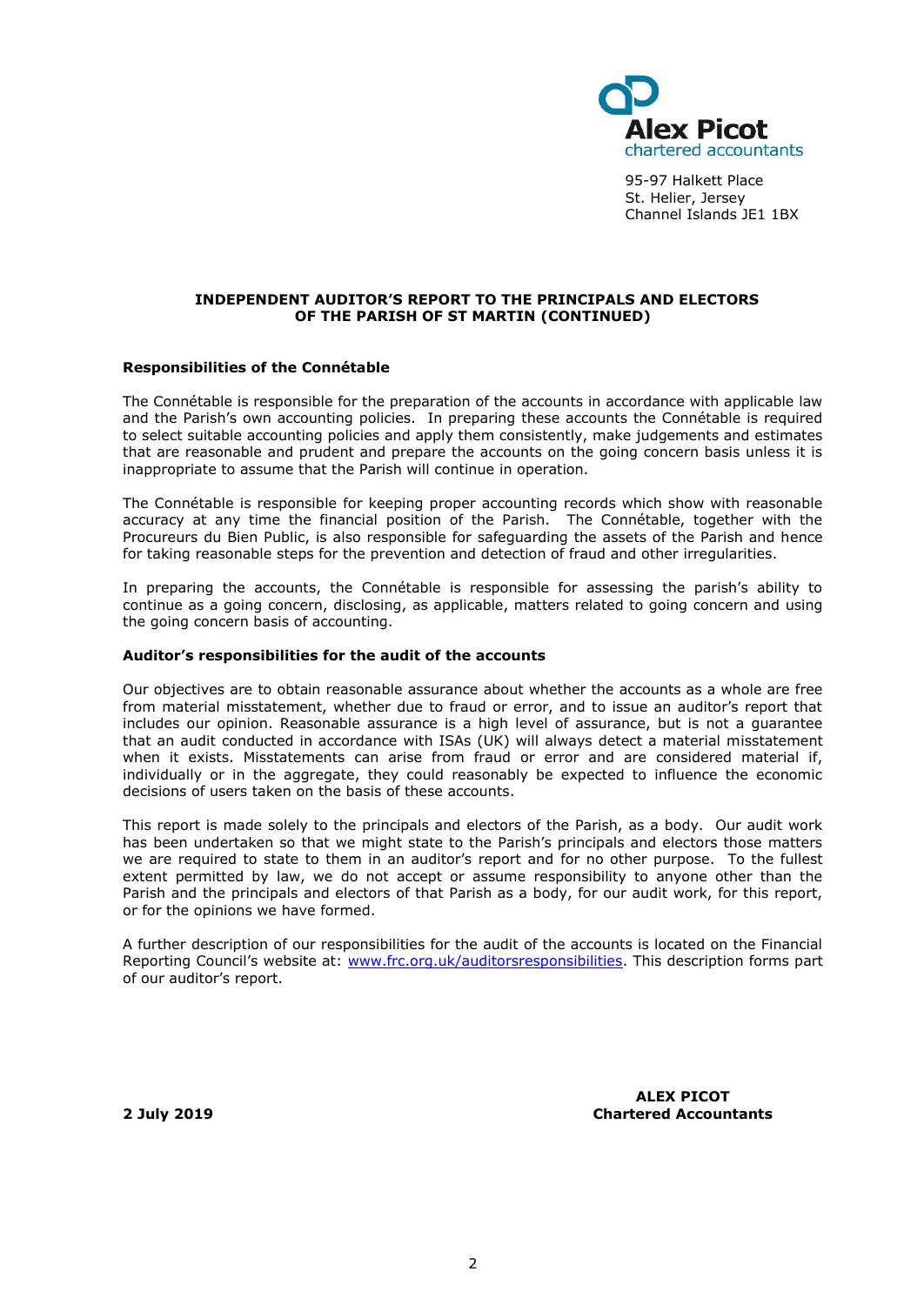# **SUMMARY OF BALANCES AT 30 APRIL 2019**

|                                                                   |             |         | 2019      |         | 2018     |
|-------------------------------------------------------------------|-------------|---------|-----------|---------|----------|
|                                                                   | <b>Note</b> | £       | £         | £       | £        |
| <b>CURRENT ASSETS</b>                                             |             |         |           |         |          |
| Loan to St Martin's School Project                                |             |         |           |         |          |
| Reserve Fund                                                      |             |         | 453,377   |         | 74,249   |
| Sundry debtors and prepayments                                    |             |         | 40,840    |         | 8,627    |
| Cash at bank and in hand                                          |             |         | 553,215   |         | 518,863  |
|                                                                   |             |         | 1,047,432 |         | 601,739  |
| <b>CREDITORS: Amounts falling due</b>                             |             |         |           |         |          |
| within one year                                                   |             |         |           |         |          |
| Driving licences prepaid                                          | 5           | 13,696  |           | 7,421   |          |
| Sundry creditors and accruals                                     |             | 142,886 |           | 136,576 |          |
| Loan payable                                                      | 6           | 24,000  |           |         |          |
|                                                                   |             |         | 180,582   |         | 143,997  |
|                                                                   |             |         |           |         |          |
| <b>NET CURRENT ASSETS</b>                                         |             |         | 866,850   |         | 457,742  |
| <b>CREDITORS: Amounts falling due after</b><br>more than one year |             |         |           |         |          |
| Driving licences prepaid                                          | 5           | 80,010  |           | 26,197  |          |
| Loan payable                                                      | 6           | 251,874 |           |         |          |
|                                                                   |             |         | 331,884   |         | 26,197   |
|                                                                   |             |         | £534,966  |         | £431,545 |
|                                                                   |             |         |           |         |          |
| <b>BALANCES IN HAND</b>                                           |             |         |           |         |          |
| General Account (page 7)                                          |             |         | 260,250   |         | 240,548  |
| Reserve Fund                                                      | 7           |         | 124,706   |         | 124,230  |
| Parish Depot Fund                                                 | 8           |         | 50,713    |         | 14,988   |
| Parish Vehicle Reserve Fund                                       | 8           |         | 19,950    |         | 16,950   |
| Church Projects Reserve Fund                                      | 8           |         | 55,278    |         | 34,617   |
| Rectory Refurbishment<br>Reserve Fund                             | 8           |         | 24,069    |         |          |
| Former St Martin's School Project                                 |             |         |           |         |          |
| Reserve Fund (page 4)                                             |             |         |           |         |          |
| Car Park Reserve Fund                                             | 8           |         |           |         | 212      |
|                                                                   |             |         | £534,966  |         | £431,545 |
|                                                                   |             |         |           |         |          |

KAREN SHENTON-STONE

.............................................. CONNÉTABLE

PETER GERMAIN

.............................................. PROCUREUR

## 2 JULY 2019

..............................................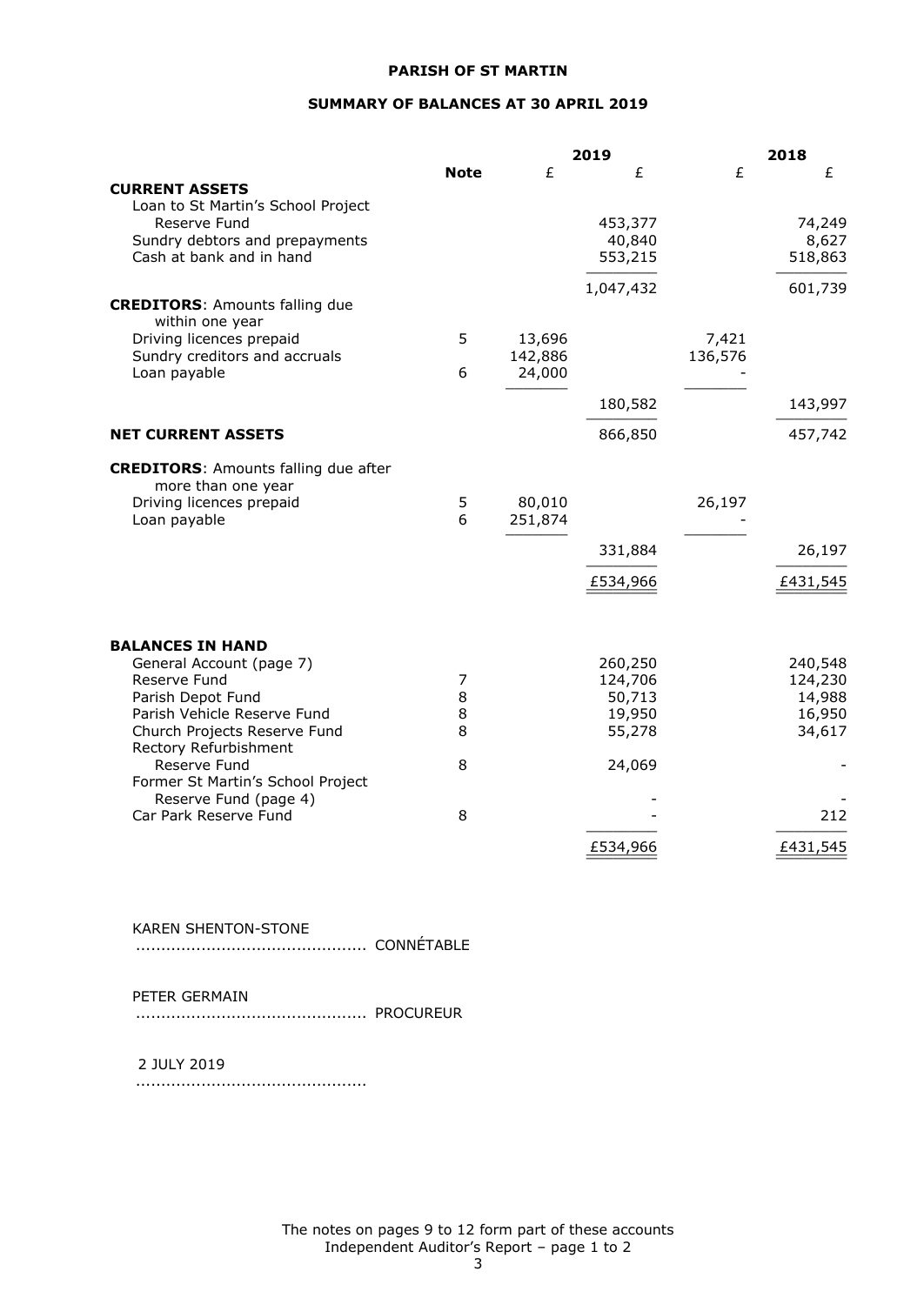# **SUMMARY OF CAPITAL BALANCES AND FUNDING**

# **AT 30 APRIL 2019**

|                                                   | 2019<br>£ | 2018<br>£ |
|---------------------------------------------------|-----------|-----------|
| <b>Rectory Refurbishment</b>                      |           |           |
| Capital expenditure to date                       | 561,399   | 551,454   |
| Rental deposit                                    |           | 5,000     |
|                                                   | £561,399  | £556,454  |
| Loan finance<br>Rents received less running costs |           | 28,807    |
| - cumulative                                      | 261,399   | 222,647   |
| Donation                                          | 300,000   | 300,000   |
| Rental deposit                                    |           | 5,000     |
|                                                   | £561,399  | £556,454  |

| Former St Martin's School Project Reserve Fund |          |          |          |          |
|------------------------------------------------|----------|----------|----------|----------|
|                                                |          | 2019     |          | 2018     |
|                                                | £        | £        | £        | £        |
| <b>ASSETS</b><br>Refurbishment costs           |          | 600,469  |          | 163,597  |
|                                                |          | £600,469 |          | £163,597 |
| <b>LIABILITIES</b>                             |          |          |          |          |
| Loan due to Parish                             |          | 453,377  |          | 74,249   |
| Income Received:                               |          |          |          |          |
| <b>Transfer from General Account</b>           | 36,000   |          | 36,000   |          |
| Rent received                                  | 25,200   |          | 25,200   |          |
| Less: Cleaning and maintenance                 | (24)     |          | (1, 245) |          |
| Heat, Light & Water                            | 68       |          | (2, 170) |          |
| Insurance                                      | (2, 512) |          | (2, 196) |          |
| Maison Scolaithe repairs                       | (915)    |          | (5, 772) |          |
| Sundry expenses                                | (73)     |          | (680)    |          |
| Net income for the year                        | 57,744   |          | 49,137   |          |
| <b>ACCUMULATED NET REVENUE</b>                 |          |          |          |          |
| <b>BROUGHT FORWARD</b>                         | 89,348   |          | 40,211   |          |
| <b>ACCUMULATED NET REVENUE</b>                 |          |          |          |          |
| <b>CARRIED FORWARD</b>                         |          | 147,092  |          | 89,348   |
|                                                |          | £600,469 |          | £163,597 |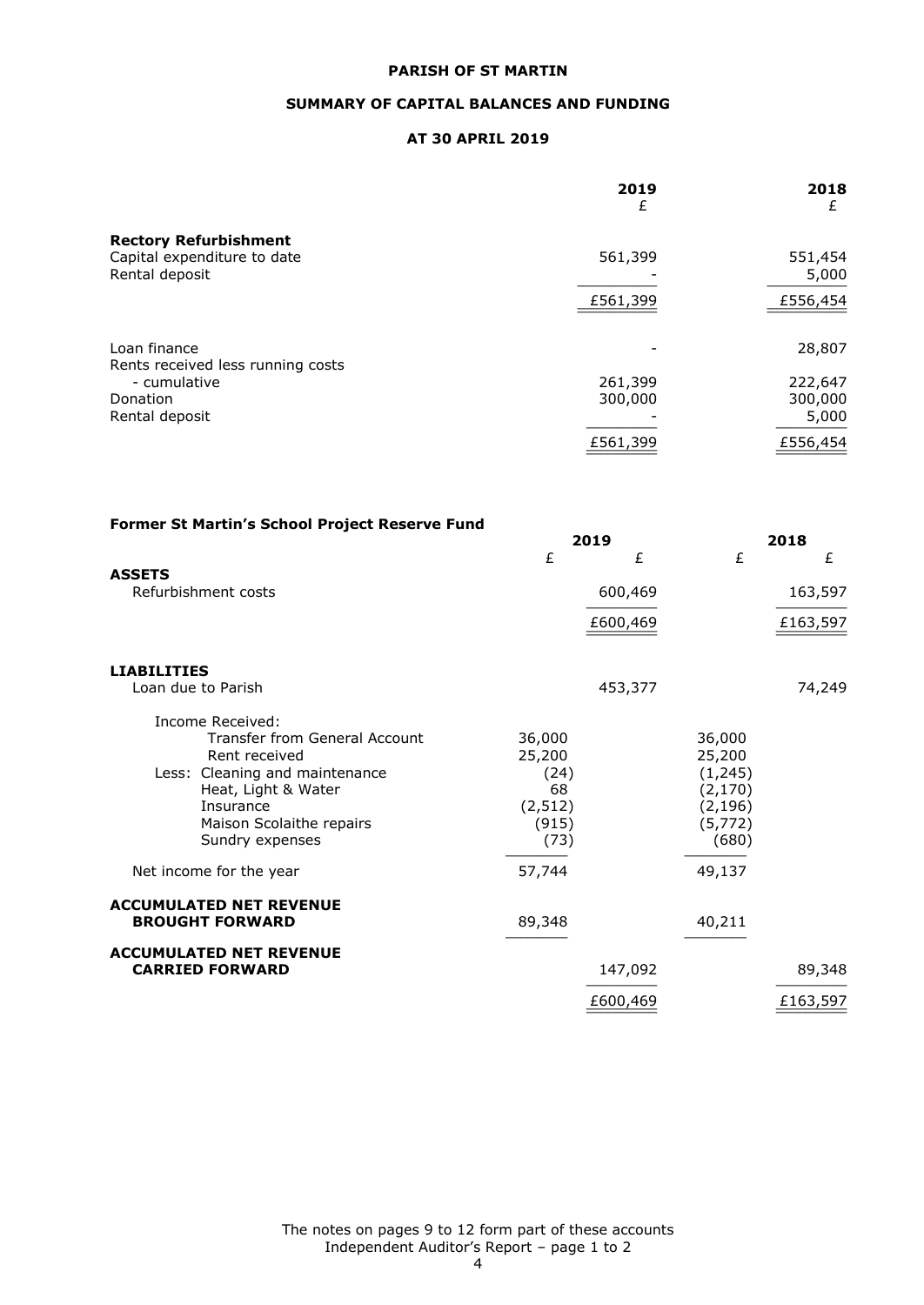# **GENERAL ACCOUNT - INCOME**

# **FOR THE YEAR ENDED 30 APRIL 2019**

|                                                                                                                                                         |                |                                         | 2019     |                                         | 2018     |
|---------------------------------------------------------------------------------------------------------------------------------------------------------|----------------|-----------------------------------------|----------|-----------------------------------------|----------|
|                                                                                                                                                         | <b>Note</b>    | £                                       | £        | £                                       | £        |
| <b>2018 RATE</b><br>53,897,568 quarters assessed at 1.23p per quarter<br>(2017 - 52,769,696 at 1.22p per quarter)                                       |                |                                         | 662,940  |                                         | 643,791  |
| Add: Surcharges made                                                                                                                                    |                |                                         | 4,379    |                                         | 3,023    |
| Less: Adjustments and non-recoverables<br>Unpaid balances                                                                                               | $\overline{2}$ | 8<br>1,418                              |          | (165)<br>390                            |          |
|                                                                                                                                                         |                |                                         | (1, 426) |                                         | (225)    |
| <b>TOTAL RATES RECEIVED</b>                                                                                                                             |                |                                         | 665,893  |                                         | 646,589  |
| <b>SUNDRY INCOME</b><br>Rates arrears (net of refunds and<br>collection charges)<br>Rental income<br>Speeding fines<br>Deposit interest<br>Other income | 3              | 2,376<br>40,786<br>780<br>871<br>18,200 |          | 953<br>37,466<br>1,200<br>230<br>22,520 |          |
|                                                                                                                                                         |                |                                         | 63,013   |                                         | 62,369   |
| <b>TOTAL INCOME FOR THE YEAR</b>                                                                                                                        |                |                                         | £728,906 |                                         | £708,958 |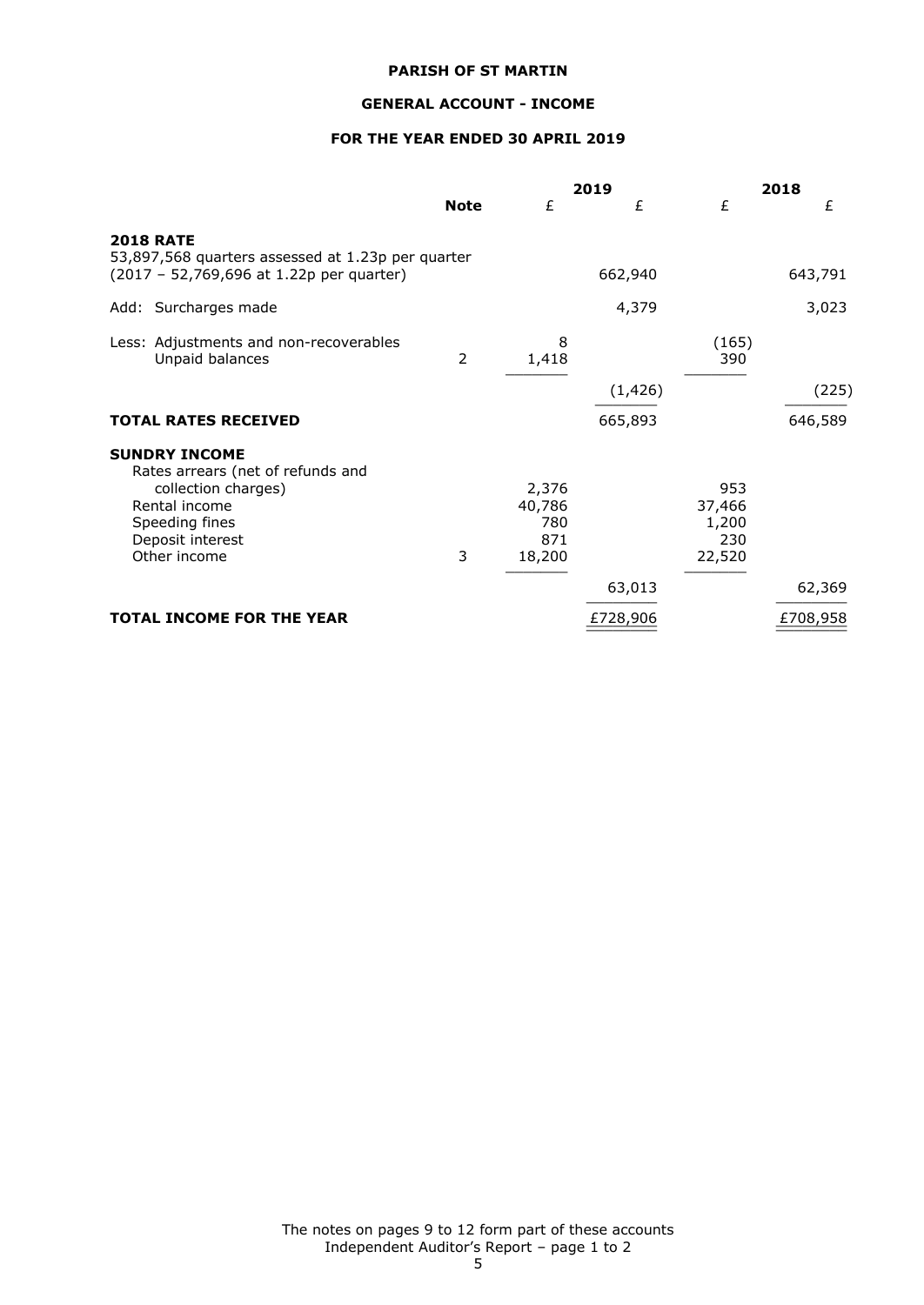# **GENERAL ACCOUNT - EXPENDITURE**

# **FOR THE YEAR ENDED 30 APRIL 2019**

|                                                   | <b>Estimates</b><br>2019 | <b>Actual</b><br>2019 | Actual<br>2018 |
|---------------------------------------------------|--------------------------|-----------------------|----------------|
| <b>Note</b>                                       | £                        | £                     | £              |
| <b>ADMINISTRATION:</b>                            |                          |                       |                |
| Telephone and postage                             | 7,000                    | 8,130                 | 6,733          |
| Advertising                                       | 8,000                    | 2,733                 | 7,701          |
| Printing and stationery                           | 3,000                    | 2,453                 | 2,680          |
| Computer expenses                                 | 11,000                   | 16,052                | 4,328          |
| Comité des Connétables                            | 7,265                    | 7,390                 | 6,635          |
| Connétable's Allowance                            | 1,000                    | 783                   |                |
| Sundry expenses                                   | 7,000                    | 9,990                 | 6,859          |
|                                                   | 44,265                   | 47,531                | 34,936         |
| <b>SALARIES, PENSIONS AND FEES:</b>               |                          |                       |                |
| Salaries, pensions and social security            | 155,000                  | 166,819               | 141,865        |
| <b>Assessment Committee</b>                       | 2,750                    | 2,750                 | 2,750          |
| Professional fees                                 | 12,000                   | 17,640                | 18,073         |
| Audit fee                                         | 6,100                    | 5,500                 | 6,100          |
| <b>Etat Civil</b>                                 | 250                      | 2,688                 | 138            |
|                                                   | 176,100                  | 195,397               | 168,926        |
| <b>TRESOR:</b>                                    |                          |                       |                |
| Wages, repairs and maintenance                    | 41,500                   | 49,238                | 40,132         |
| <b>RECTOR'S ACCOMMODATION ENTITLEMENT</b>         | 15,000                   | 11,250                | 15,000         |
|                                                   |                          |                       |                |
| <b>CHARITABLE GRANTS</b><br>4                     | 7,000                    | 7,000                 | 7,000          |
| <b>ROADS ACCOUNT</b> (page 8)                     | 120,000                  | 99,278                | 113,468        |
| <b>REFUSE COLLECTION</b>                          | 118,500                  | 118,207               | 111,401        |
| <b>STREET LIGHTING</b>                            | 350                      | 259                   | 340            |
| <b>MAINTENANCE OF PROPERTIES:</b>                 |                          |                       |                |
| - Public Hall - Upkeep                            | 15,300                   | 14,247                | 14,613         |
| - Public Hall - Interior and exterior maintenance | 5,000                    | 4,636                 | 17,829         |
| - Other properties                                | 16,500                   | 18,795                | 15,308         |
| - Village Green/Pavilion/Car Park                 | 12,000                   | 6,363                 | 5,996          |
|                                                   | 48,800                   | 44,041                | 53,746         |
|                                                   |                          |                       |                |
| <b>HONORARY POLICE:</b><br>Operational            | 23,500                   | 23,522                | 16,482         |
| Support                                           | 16,000                   | 6,481                 | 11,376         |
| Capital                                           | 2,000                    |                       |                |
|                                                   |                          |                       |                |
|                                                   | 41,500                   | 30,003                | 27,858         |
| Balance carried forward                           | 613,015                  | 602,204               | 572,807        |

The notes on pages 9 to 12 form part of these accounts Independent Auditor's Report – page 1 to 2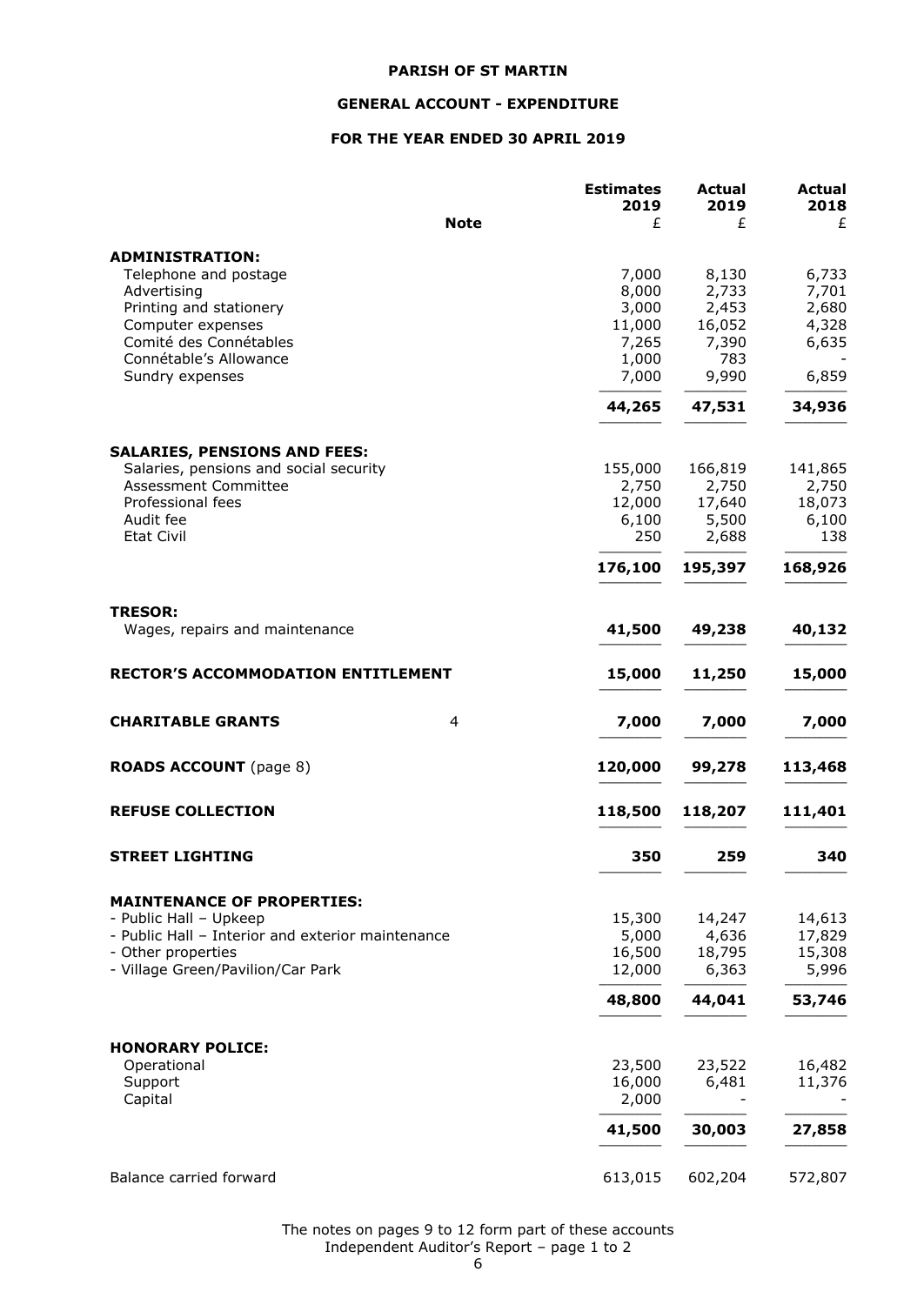# **GENERAL ACCOUNT – EXPENDITURE (CONTINUED)**

# **FOR THE YEAR ENDED 30 APRIL 2019**

|                                                       | <b>Estimates</b><br>2019<br>£ | Actual<br>2019<br>£ | Actual<br>2018<br>£ |
|-------------------------------------------------------|-------------------------------|---------------------|---------------------|
| Balance brought forward                               | 613,015                       | 602,204             | 572,807             |
| RESERVE FUND -allocation for future major expenditure |                               |                     |                     |
| Depot and Barn Reserve Fund<br>Car Park Reserve Fund  | 36,000                        | 36,000              | 30,000<br>21,000    |
| Parish Vehicles Reserve Fund                          | 3,000                         | 3,000               | 3,000               |
| Church Projects Reserve Fund                          | 18,000                        | 18,000              | 13,500              |
| Former St Martin's School Project Reserve Fund        | 36,000                        | 36,000              | 36,000              |
|                                                       | 93,000                        | 93,000              | 103,500             |
| TOTAL EXPENDITURE EXCLUDING SPECIAL VOTES             | 706,015                       | 695,204             | 676,307             |
| <b>SPECIAL VOTES:</b>                                 |                               |                     |                     |
| Youth Centre worker                                   | 12,000                        | 12,000              | 12,000              |
| Parish in Bloom                                       | 500                           | 500                 | 500                 |
| <b>Battle of Flowers</b>                              | 1,000                         |                     | 1,000               |
| Senior Citizens Christmas Fund                        | 1,500                         | 1,500               | 500                 |
|                                                       | 15,000                        | 14,000              | 14,000              |
| <b>TOTAL EXPENDITURE FOR THE YEAR</b>                 | £721,015 £709,204             |                     | £690,307            |

# **GENERAL ACCOUNT SUMMARY**

|                                                      | £        |          |
|------------------------------------------------------|----------|----------|
| <b>INCOME</b> (page 5)                               | 728,906  | 708,958  |
| <b>EXPENDITURE</b> (pages $6 - 7$ )                  | 709,204  | 690,307  |
| <b>EXCESS OF INCOME FOR THE YEAR</b>                 | 19,702   | 18,651   |
| ADD: BALANCE IN HAND AT THE BEGINNING<br>OF THE YEAR | 240,548  | 221,897  |
| <b>BALANCE IN HAND AT THE END OF THE YEAR</b>        | £260,250 | £240,548 |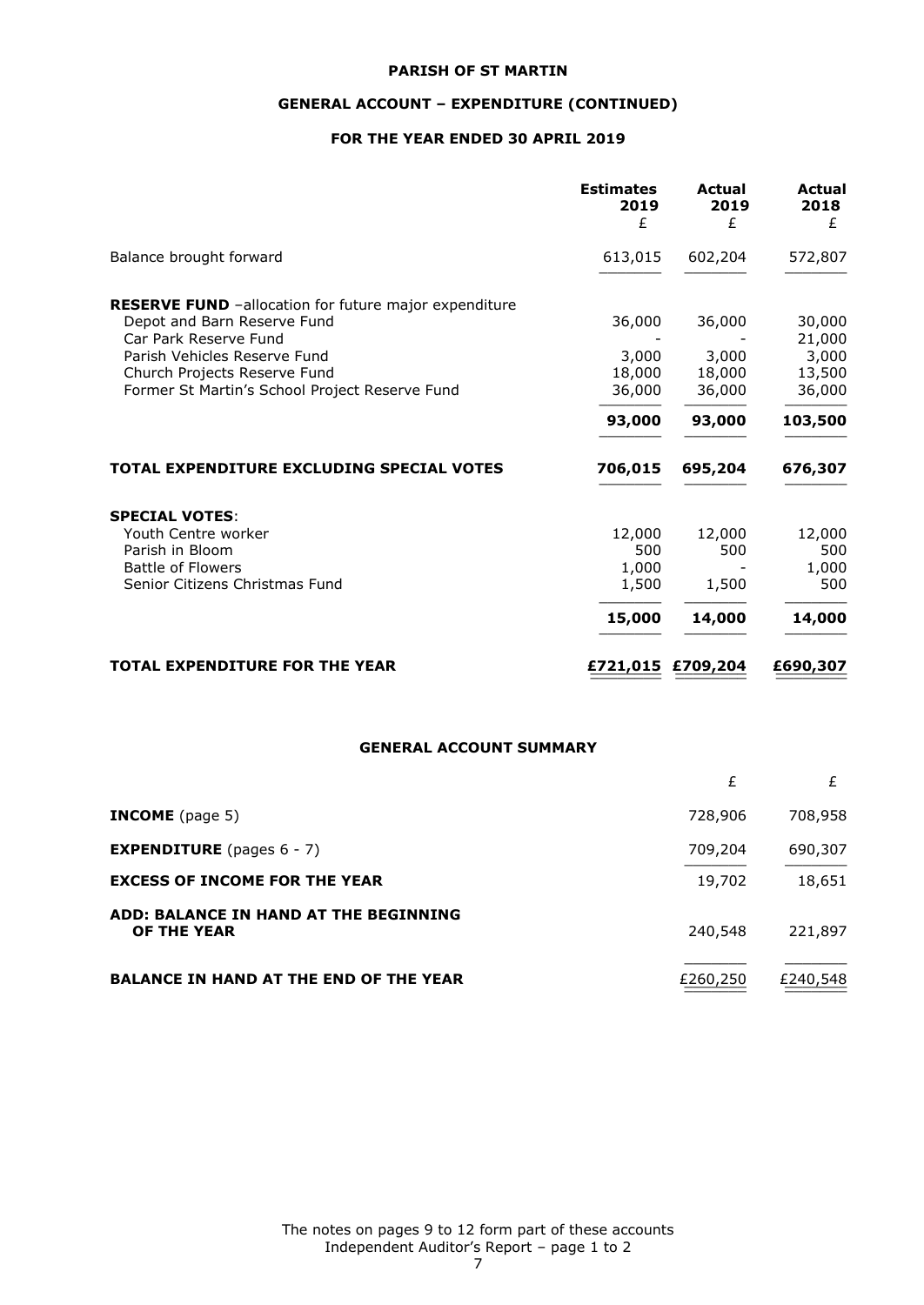# **ROADS ACCOUNT**

# **FOR THE YEAR ENDED 30 APRIL 2019**

|                                                                                                                       |             |                      | 2019                       |                        | 2018                        |
|-----------------------------------------------------------------------------------------------------------------------|-------------|----------------------|----------------------------|------------------------|-----------------------------|
| <b>EXPENDITURE</b>                                                                                                    | <b>Note</b> | £                    | £                          | £                      | £                           |
| Resurfacing and re-instatement of roads<br>Other expenditure (including drains expenditure)<br>Road cleaning contract |             |                      | 92,262<br>20,730<br>18,000 |                        | 107,544<br>16,093<br>20,966 |
|                                                                                                                       |             |                      | 130,992                    |                        | 144,603                     |
| Less: <b>INCOME</b>                                                                                                   |             |                      |                            |                        |                             |
| <b>PERMITS AND LICENCES</b>                                                                                           |             |                      |                            |                        |                             |
| Driving licences<br>Firearm certificates<br>Scaffolding permits                                                       | 5           | 24,711<br>975<br>560 |                            | 22,311<br>1,171<br>100 |                             |
|                                                                                                                       |             | 26,246               |                            | 23,582                 |                             |
| FINES - proportion retained by the Parish                                                                             |             | 5,168                |                            | 7,253                  |                             |
| <b>SUNDRY INCOME</b>                                                                                                  |             | 300                  |                            | 300                    |                             |
|                                                                                                                       |             |                      | 31,714                     |                        | 31,135                      |
| <b>NET EXPENDITURE FOR THE YEAR</b><br>Charged to General Account (page 6)                                            |             |                      | £99,278                    |                        | £113,468                    |
| <b>ESTIMATE</b>                                                                                                       |             |                      | £120,000                   |                        | £100,000                    |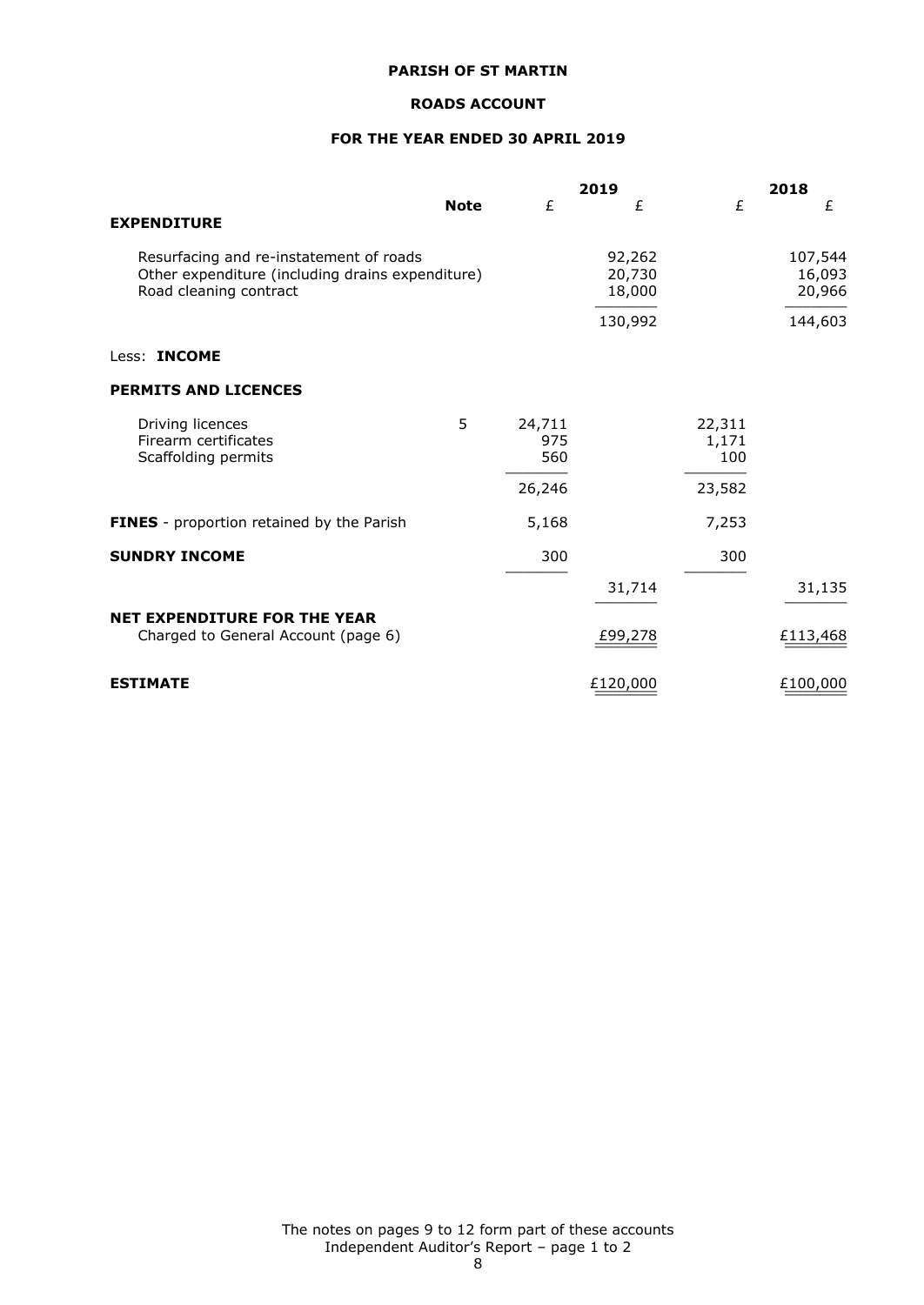#### **NOTES TO THE ACCOUNTS**

#### **FOR THE YEAR ENDED 30 APRIL 2019**

#### 1. **ACCOUNTING POLICIES**

#### 1.1 **Basis of accounting**

The accounts have been prepared under the historical cost convention and in accordance with accounting principles selected by the Parish.

### 1.2 **Fixed assets**

Land and buildings owned by the Parish are not reflected in the balance sheet but are listed in Note 9. No depreciation is provided on buildings and the cost of repairs and maintenance, where appropriate, is charged to the General Account in the year of expenditure.

Motor vehicles and Furniture, fittings & equipment are charged to the General Account in the year of acquisition.

#### 1.3 **Income**

All income is brought into account on a receipts basis except:-

- Income from driving licences is apportioned over the period of the licence.
- Rental income is accounted for on an accruals basis.

#### 1.4 **Expenditure**

All expenditure is accounted for on an accruals basis.

#### 1.5 **Reserve Fund**

The Reserve Funds have been established to equalise the effect of exceptional expenses over successive years.

# 2. **UNPAID BALANCES**

|                                                | ----   | ----  |
|------------------------------------------------|--------|-------|
| Balance of recoverable rates                   | £1,418 | £390  |
| Percentage of total (adjusted) cash receivable | 0.13%  | 0.06% |

**2019 2018**

**2019 2018**

# 3. **OTHER INCOME**

|                                              | £       | £       |
|----------------------------------------------|---------|---------|
| Dog licences (less stray dog expenditure)    | 2,822   | 2,883   |
| Hire of Public Hall                          | 2,099   | 1,404   |
| Property investigations                      | 2,402   | 2,169   |
| Sunday trading permits                       | 1,055   | 1,010   |
| Sundry receipts                              | 1,722   | 428     |
| Fees for the administration of the Sheltered |         |         |
| Housing and H Trust                          | 8,100   | 8,100   |
| States of Jersey ex-gratia payment           |         | 6,526   |
|                                              | £18,200 | £22,520 |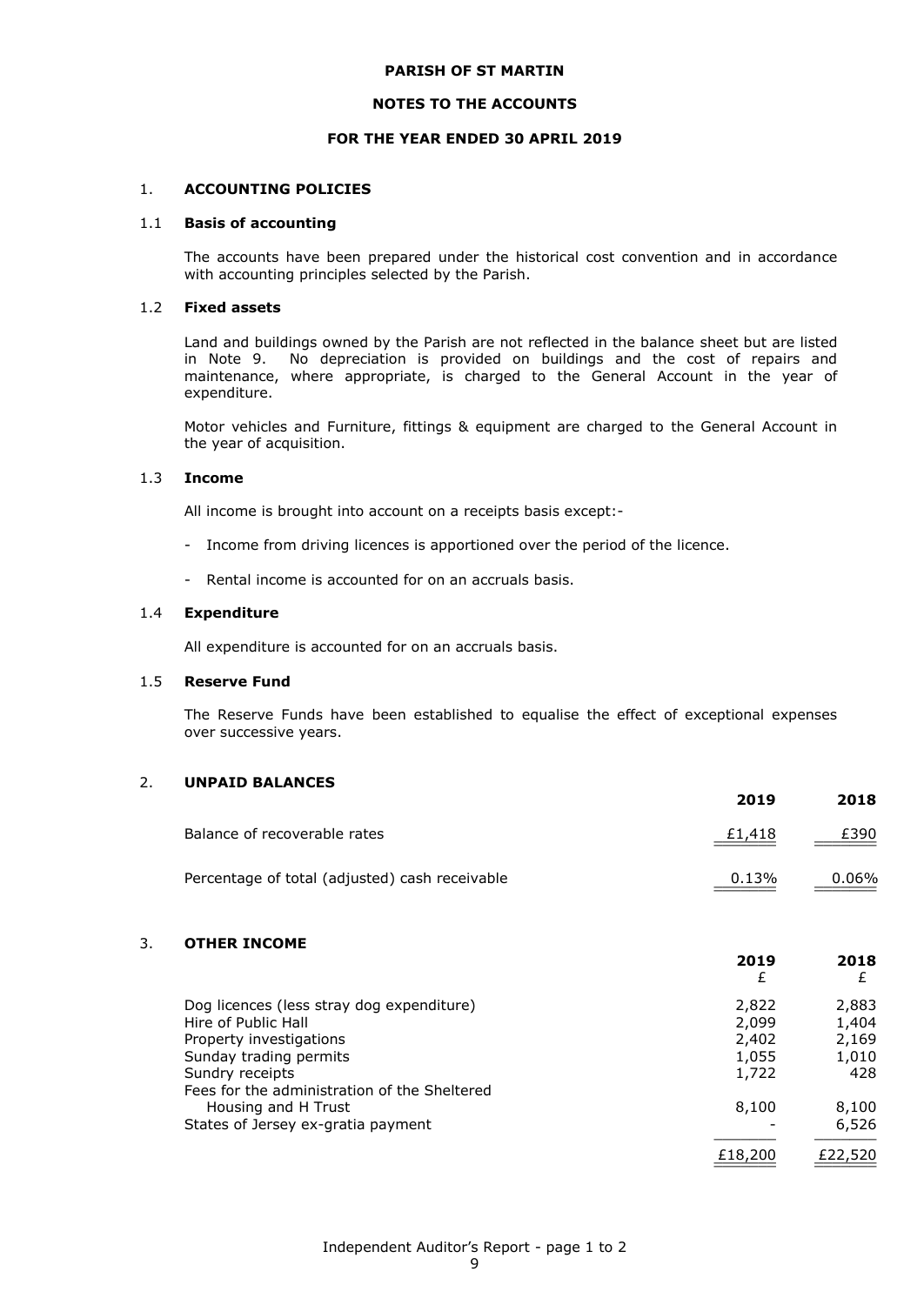### **NOTES TO THE ACCOUNTS (CONTINUED)**

## **FOR THE YEAR ENDED 30 APRIL 2019**

# 4. **CHARITABLE GRANTS**

|                                            | 2019<br>£ | 2018<br>£ |
|--------------------------------------------|-----------|-----------|
| Macmillan Cancer Support Jersey            | 1,000     |           |
| Jersey Hospice                             | 1,000     |           |
| Autism Jersey                              | 1,000     |           |
| <b>Brighter Futures</b>                    | 1,000     |           |
| Headway                                    | 1,000     | 500       |
| Jersey Age Concern                         | 1,000     | 500       |
| <b>CLIC Sargent</b>                        | 1,000     | 500       |
| Jersey Association of Carers               |           | 500       |
| Motor Neurone Disease Association (Jersey) |           | 500       |
| Jersey Mencap                              |           | 500       |
| Jersey Riding for Disabled                 |           | 500       |
| Jersey Multiple Sclerosis Society          |           | 500       |
| Parkinson's Disease Society in the         |           |           |
| United Kingdom - Jersey Branch             |           | 500       |
| Silkworth Lodge                            |           | 500       |
| Mind Jersey                                |           | 500       |
| Les Amis                                   |           | 500       |
| Jersey Cheshire Homes                      |           | 500       |
| Jersey Alzheimers Association              |           | 500       |
|                                            | £7,000    | £7,000    |

# 5. **DRIVING LICENCES**

|                                       | 2019   |         | 2018   |         |
|---------------------------------------|--------|---------|--------|---------|
|                                       | £      | £       | £      |         |
| Total receipts                        |        | 84,799  |        | 20,707  |
| Add: Deferred income brought forward  |        | 33,618  |        | 35,222  |
|                                       |        | 118,417 |        | 55,929  |
| Less: Deferred income carried forward |        |         |        |         |
| - Due within one year                 | 13,696 |         | 7,421  |         |
| - Due within two to eight years       | 80,010 |         | 26,197 |         |
|                                       |        | 93,706  |        | 33,618  |
| Driving licence income for the year   |        | £24,711 |        | £22,311 |

# 6. **LOAN PAYABLE**

|                  | 2019     | 2018                                          |
|------------------|----------|-----------------------------------------------|
| States of Jersey | £275,874 | $\mathbf{f}$<br>$\overline{\phantom{0}}$<br>- |

The loan was acquired from the States of Jersey to fund the development of the former St Martin's School project. The loan is for a sum not exceeding £2,600,000. The principle shall be advanced in instalments in such amounts as certified by the Borrower's appointed quantity surveyor. Repayments of £6,000 per quarter commenced in March 2019, with a final repayment date of 31 December 2038. The loan is unsecured and has an interest rate of 4.5% p.a.

An analysis of the loan repayments are as follows:

|                                                   | 2019     | 2018 |
|---------------------------------------------------|----------|------|
| Within one year                                   | 24,000   |      |
| Later than one year and not later than five years | 96,000   |      |
| Later than five years                             | 155,874  |      |
|                                                   | £275,874 |      |

# Independent Auditor's Report - page 1 to 2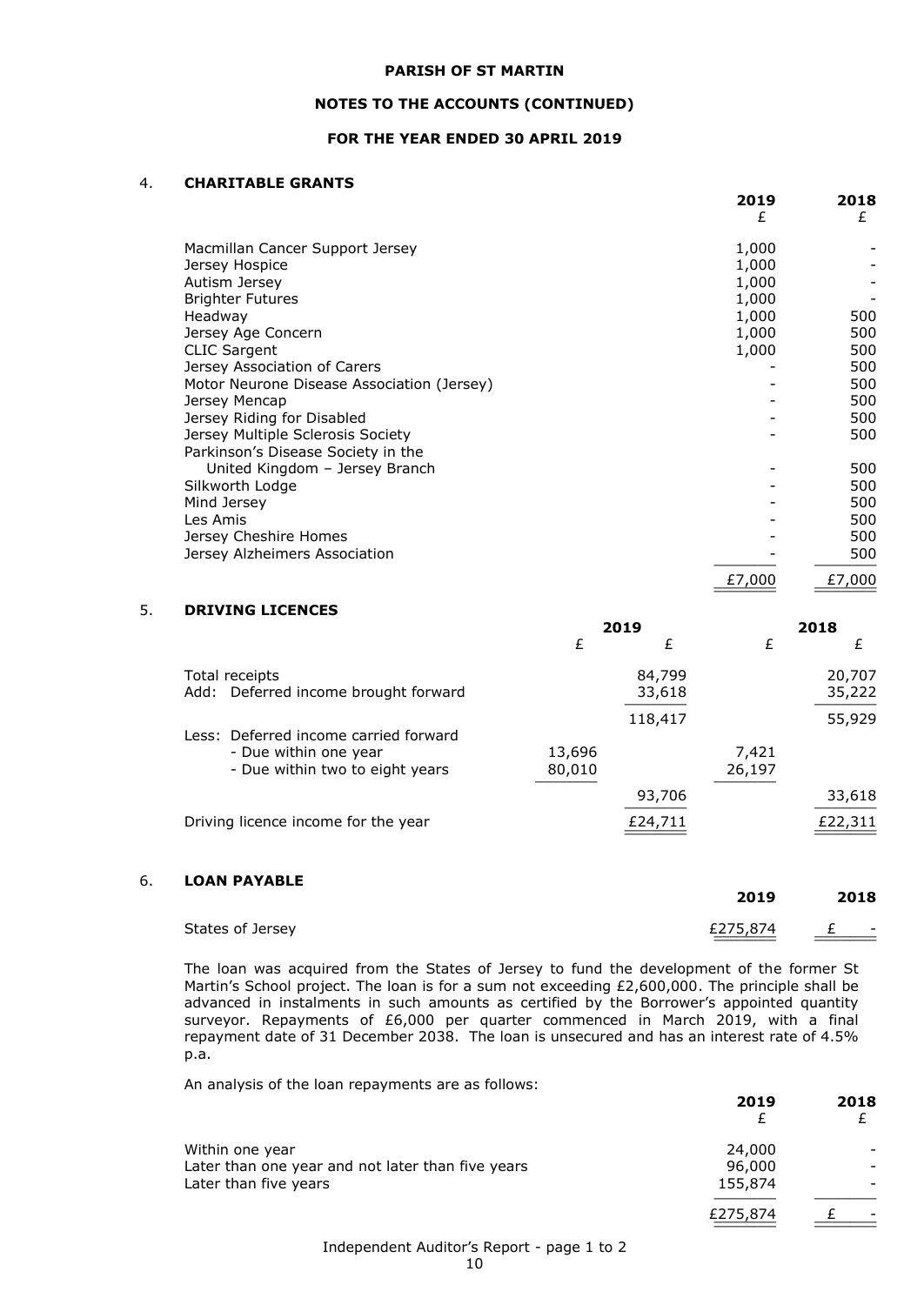#### **NOTES TO THE ACCOUNTS (CONTINUED)**

### **FOR THE YEAR ENDED 30 APRIL 2019**

#### 7. **RESERVE FUND**

| Balance at 1 May 2018      | 124,230  |
|----------------------------|----------|
| Add: Bank deposit interest | 476      |
| Balance at 30 April 2019   | £124,706 |
|                            |          |

£

#### 8. **OTHER RESERVE FUNDS**

|                               | Parish<br>Depot &<br><b>Barn</b><br>£ | <b>Parish</b><br><b>Vehicle</b> | <b>Church</b><br><b>Projects</b> | <b>Rectory</b><br>Refurbish-<br>ment | Car<br>Park |
|-------------------------------|---------------------------------------|---------------------------------|----------------------------------|--------------------------------------|-------------|
| Balance at 1 May 2018         | 14,988                                | 16,950                          | 34,617                           |                                      | 212         |
| Transfer from General Account | 36,000                                | 3,000                           | 18,000                           |                                      |             |
| Income                        |                                       |                                 | 7.094                            | 24,945                               |             |
| Expenditure                   | (275)                                 |                                 | (4, 433)                         | (876)                                | (212)       |
| At 30 April 2019              | £50,713                               | £19,950                         | £55,278                          | £24,069                              |             |

# 9. **PARISH PROPERTIES**

Properties owned by the Parish are:

The Parish Church The Parish Rectory, coach house and garage St Martin's Public Hall La Retraite à l'Est La Retraite à l'Ouest The Parish Depot Field 388 – The Village Green The Village Green Pavilion Former St Martin's School Maison Scolaithe

### 10. **GOODS AND SERVICES TAX**

Part 4 of the Goods and Services Tax (Jersey) Law 2007 relates to the Public Sector and interprets "parish" as any of the 12 parishes of Jersey. The Parish, as a public authority, has special treatment under Regulation 5 of the Goods and Services Tax (Jersey) Regulations 2007. This determines the detail of the application of the Law to the 12 parishes of Jersey. In particular a parish is required to be registered for Goods and Services Tax (GST).

GST does not apply to the supply of goods and services by a parish, being a supply that is not in the course of or furtherance of a business. Most of the income is from rates received and is not derived from business activities. Article 53 of the Law requires any GST paid by the parish to be refunded if it is incurred on supplies or importations that were not for business purpose.

In summary, GST will not be charged by the Parish on the supply of goods and services connected with regulatory functions but GST charges will apply where the parish provides goods and services in competition with commercial concerns.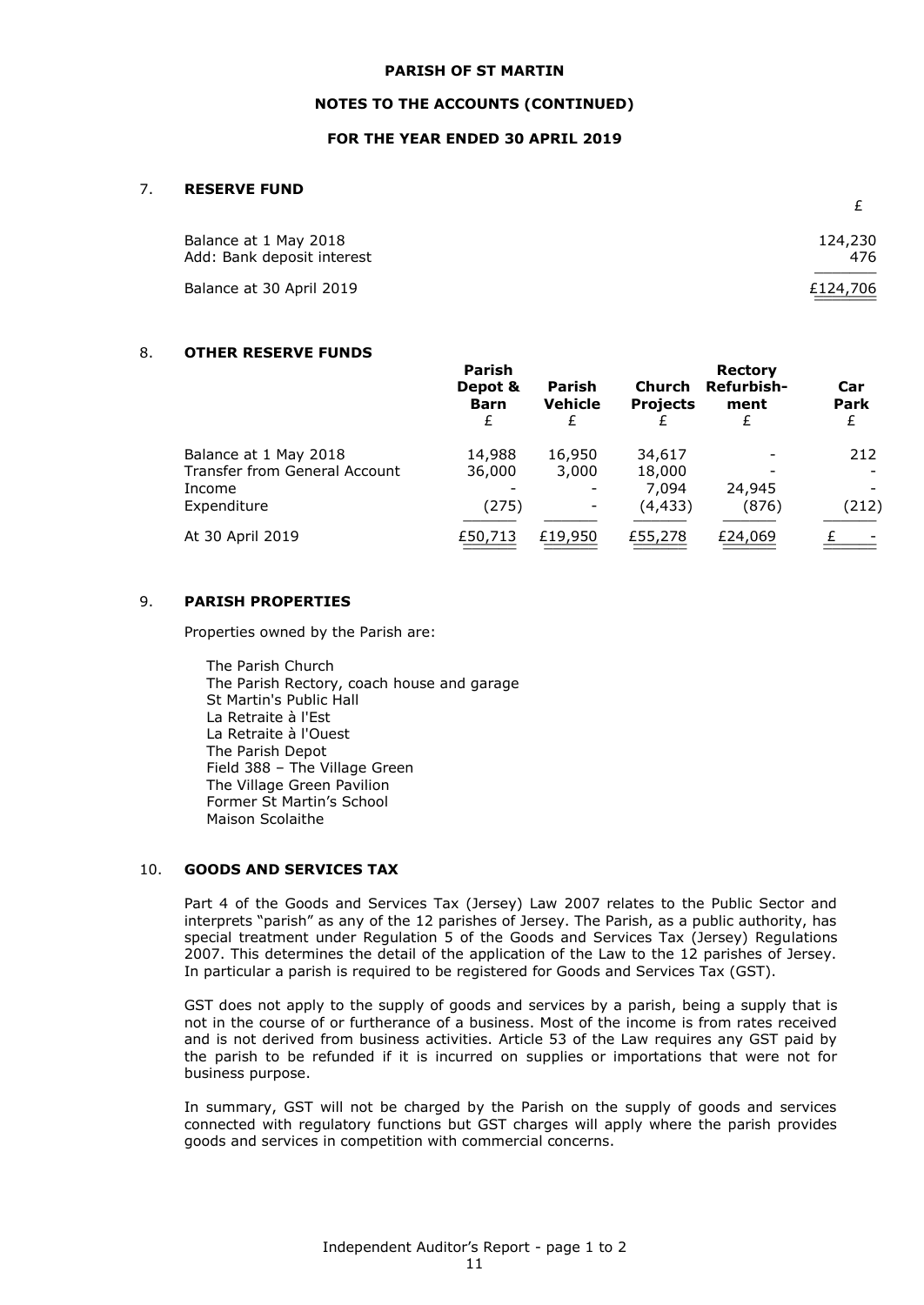### **NOTES TO THE ACCOUNTS (CONTINUED)**

### **FOR THE YEAR ENDED 30 APRIL 2019**

#### 11. **PENSION COSTS**

Certain employees of the Parish are members of the Public Employees Pension Fund ('PEPF'), which includes the Public Employees Contributory Retirement Scheme ('PECRS') and a career average revalued earnings (CARE) section known as the Public Employees' Pension Scheme (PEPS). The PECRS, whilst a final salary scheme, is not a conventional defined benefit scheme as the employer is not responsible for meeting any ongoing deficiency in the scheme. The PEPS is a career average revalued earnings scheme, but is not a conventional defined benefit scheme as the employer is not responsible for meeting any past service deficiency in the scheme. The pension funds are therefore accounted for as defined contribution schemes.

Since 1 January 2017 all new employees have been admitted into PEPS. Existing employees in the PECRS will transfer into PEPS on 1 January 2019 with the exception of members who are within 7 years of their normal retirement age on 31 December 2019 who will have the option to remain in PECRS. Contributions to the Scheme are at the rate of:

- 13.6% of salary in respect of each employee who is a member of the PECRS.
- 16% of pensionable earnings in respect of each employee who is an active member of the PEPS.

Salaries and wages include pension contributions for staff amounting to £22,727 (2018: £18,885).

The Parish also has a liability to meet its share of the pre-1987 debt of the PECRS, as do all participating employers. This arose from the restructuring of the PECRS arrangements with effect from 1 January 1988. The PECRS Council of Management formally determined the pre-1987 liability in September 2005 and in January 2006 the Parish was advised of the repayment schedule to meet the liability, which was deemed to have taken effect from January 2002. The PECRS actuary advised that the Parish's share of the liability was to be serviced by the payment of a monthly sum, starting in February 2006 and continuing until December 2083. The monthly sum, which includes repayment of interest, was £222 from January 2018 and is an amount calculated by the actuary, but approximating changes in pay of the PECRS membership.

It is the Parish's accounting policy not to account for fixed assets or long-term liabilities. Therefore the above mentioned gross pension liability for the pre-1987 debt and the related charge have not been recorded in the accounts at 30 April 2019. The Parish has agreed to meet this liability through an established repayment schedule, which would be in place even if the Parish has no participating members at the time. Under this schedule, payments made including interest incurred will be charged to the General Account in the year they are paid. In view of the agreed schedule the Constable and Procurers believe that the Parish is able to continue to meet all of its obligations as they fall due. Under the agreed scheme the Parish has the option to repay the full liability at any time.

### 12. **CONTINGENT LIABILITY**

The contingent liability relates to the IT States Computer Link. In the event of a claim the Parish is liable for the first £4,161 of the cost of the claim.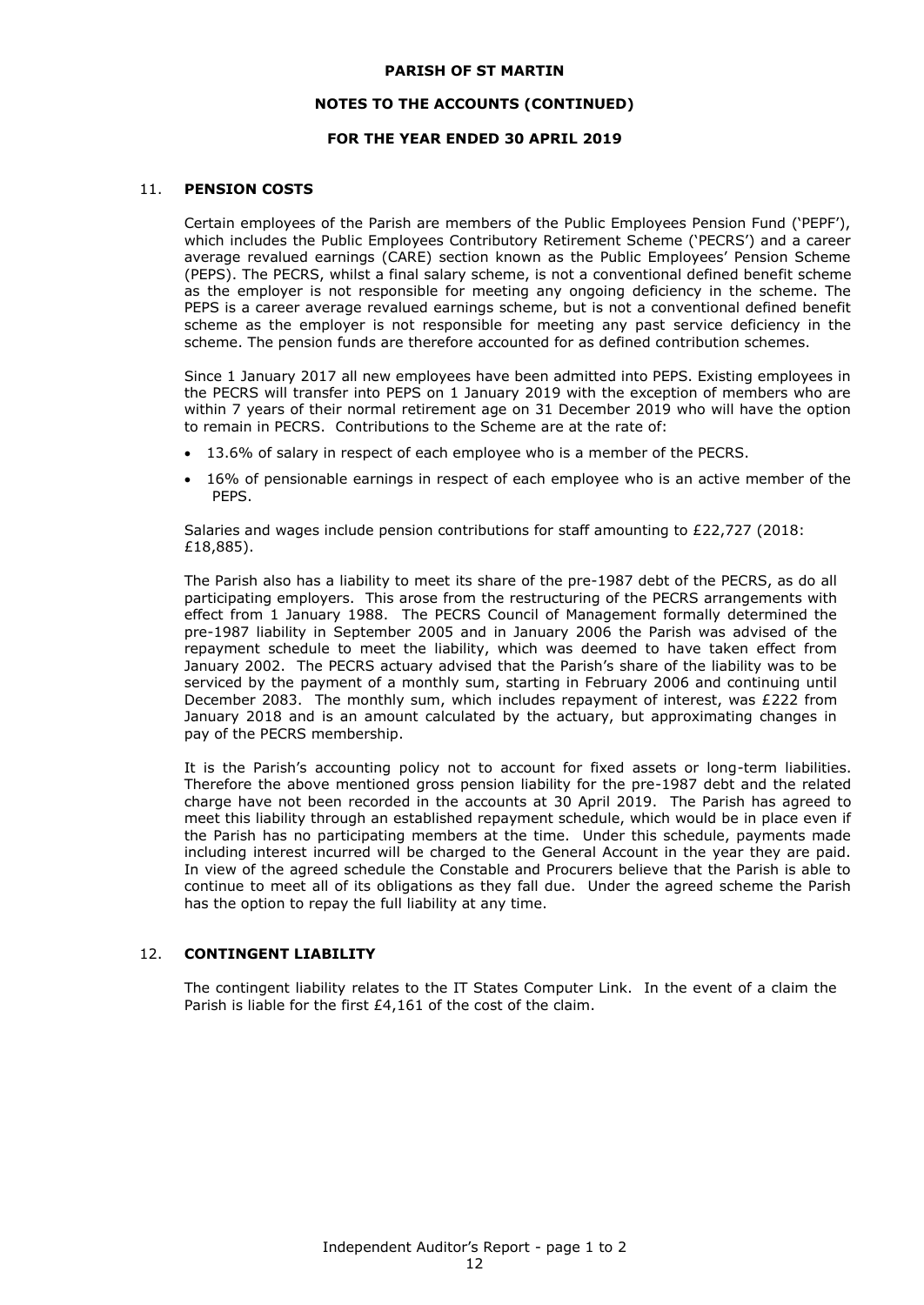# **CHARITABLE FUNDS**

# **FOR THE YEAR ENDING 30 APRIL 2019**

|                         | 2019    | 2018    |
|-------------------------|---------|---------|
| <b>TOTAL FUNDS HELD</b> | £69,112 | £59,255 |

The above balance of £69,112 represents the total of the following Charitable Funds:

- Don Barreau
- Don Bisson
- Don Gruchy
- Clos des Pauvres
- Westaway

Parishioners facing financial hardship may apply for assistance from the above charitable funds.

Please contact the Parish Secretary for further details.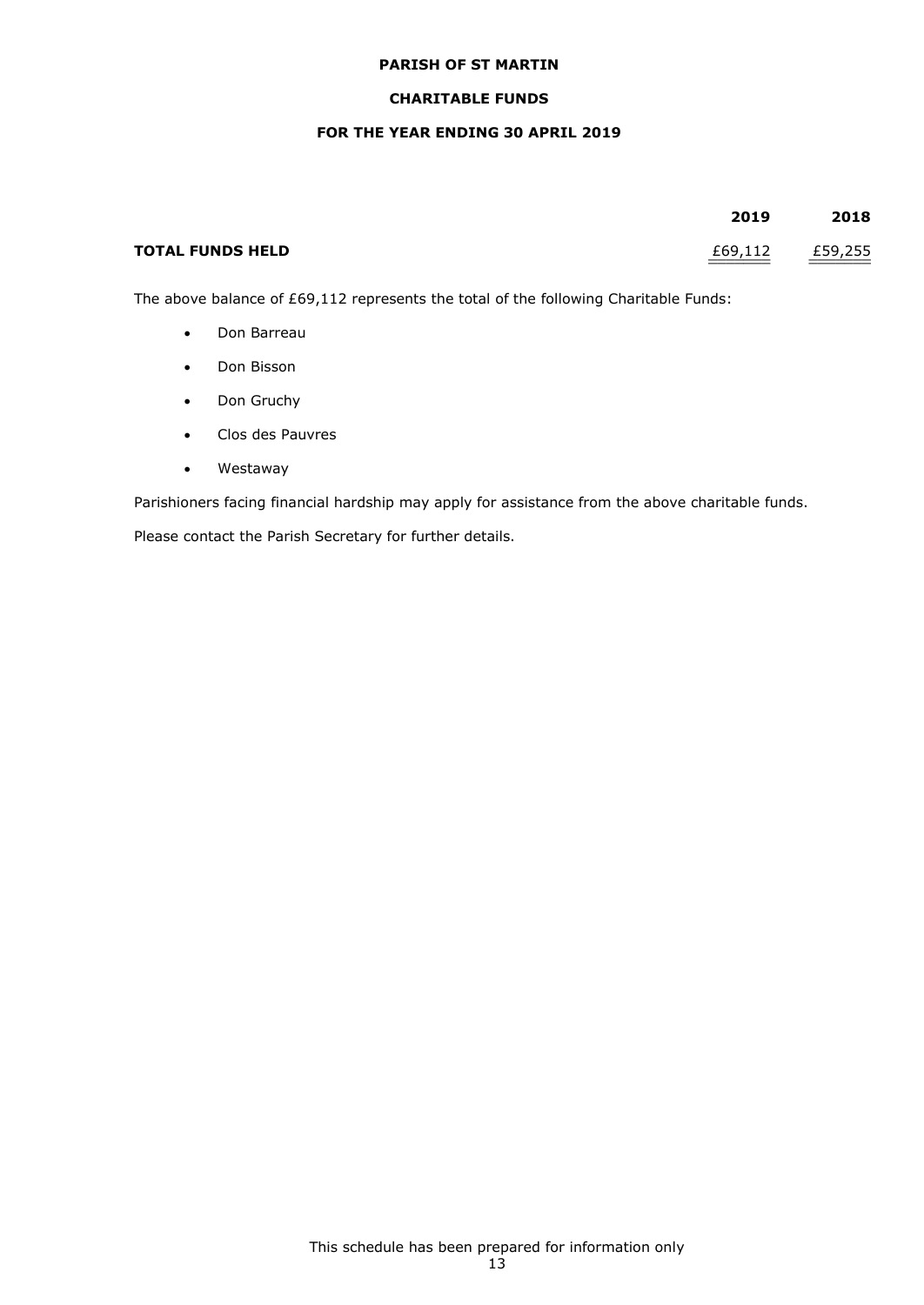# **PARISH OF ST MARTIN GENERAL ACCOUNT - ESTIMATES FOR THE YEAR ENDING 30 APRIL 2020**

| <b>Estimates</b><br>2018/19 | <b>Actual</b><br>2018/19 |                                                      | <b>Estimates</b><br>2019/20 |
|-----------------------------|--------------------------|------------------------------------------------------|-----------------------------|
| £                           | £                        | <b>ADMINISTRATION</b>                                | £                           |
| 7,000                       | 8,130                    | Telephone and postage                                | 8,000                       |
| 8,000                       | 2,733                    | Advertising                                          | 6,000                       |
| 3,000<br>1,000              | 2,453<br>783             | Printing and stationery<br>Connetable's allowance    | 1,000                       |
| 11,000                      | 16,052                   | Computer expenses                                    | 16,700                      |
| 7,265                       | 7,390                    | Comité des Connétables                               | 9,000                       |
| 7,000                       | 9,990                    | Sundry expenses                                      | 10,000                      |
| 44,265                      | 47,531                   |                                                      | 50,700                      |
|                             |                          | <b>SALARIES, PENSIONS AND FEES</b>                   |                             |
| 155,000                     | 166,819                  | Salaries, pensions and social security               | 171,400                     |
| 2,750                       | 2,750                    | <b>Assessment Committee</b>                          | 2,750                       |
| 12,000<br>6,100             | 17,640<br>5,500          | Professional and legal fees<br>Audit fee             | 15,000<br>5,500             |
| 250                         | 2,688                    | <b>Etat Civil</b>                                    | 200                         |
| 176,100                     | 195,397                  |                                                      | 194,850                     |
| 41,500                      | 49,238                   | <b>TRESOR</b> Wages, repairs and maintenance         | 52,000                      |
| 15,000                      | 11,250                   | <b>RECTOR'S ACCOMMODATION ENTITLEMENT</b>            |                             |
| 7,000                       | 7,000                    | <b>CHARITABLE GRANTS</b>                             | 7,000                       |
| 120,000                     | 99,278                   | <b>ROADS ACCOUNT</b>                                 | 120,000                     |
| 118,500                     | 118,207                  | <b>REFUSE COLLECTION</b>                             | 124,000                     |
| 350                         | 259                      | <b>STREET LIGHTING</b>                               | 350                         |
|                             |                          | <b>MAINTENANCE OF PROPERTIES</b>                     |                             |
| 15,300                      | 14,247                   | Public Hall upkeep                                   | 17,400                      |
| 5,000                       | 4,636                    | Public Hall - Interior and exterior maintenance      | 15,700                      |
| 16,500                      | 18,795                   | Other properties and equipment                       | 15,000                      |
| 12,000                      | 6,363                    | Village Green                                        | 7,500                       |
| 48,800                      | 44,041                   |                                                      | 55,600                      |
|                             |                          | <b>HONORARY POLICE</b>                               |                             |
| 23,500                      | 23,522                   | Operational                                          | 26,400                      |
| 16,000<br>2,000             | 6,481                    | Support<br>Capital - equipment                       | 18,100<br>2,000             |
| 41,500                      | 30,003                   |                                                      | 46,500                      |
|                             |                          | <b>RESERVE FUNDS</b>                                 |                             |
| 36,000                      | 36,000                   | Depot and Barn Reserve Fund<br>Car Park Reserve Fund | 36,000                      |
| 3,000                       | 3,000                    | Parish Vehicles Reserve Fund                         | 3,000                       |
| 18,000                      | 18,000                   | Church Projects Reserve Fund                         | 6,000                       |
| 36,000                      | 36,000                   | Former St Martin's School Project Reserve Fund       | 36,000                      |
| 93,000                      | 93,000                   |                                                      | 81,000                      |
| 706,015                     | 695,204                  | <b>EXPENDITURE EXCLUDING SPECIAL VOTES</b>           | 732,000                     |
|                             |                          | <b>SPECIAL VOTE</b>                                  |                             |
| 12,000                      | 12,000                   | Youth Centre Worker                                  | 12,000                      |
| 500<br>1,000                | 500                      | Parish in Bloom<br><b>Battle of Flowers</b>          | 500                         |
| 1,500                       | 1,500                    | Senior Citizens Christmas Fund                       | 1,500                       |
| 15,000                      | 14,000                   |                                                      | 14,000                      |
| £721,015                    | £709,204                 | TOTAL EXPENDITURE FOR THE YEAR                       | £746,000                    |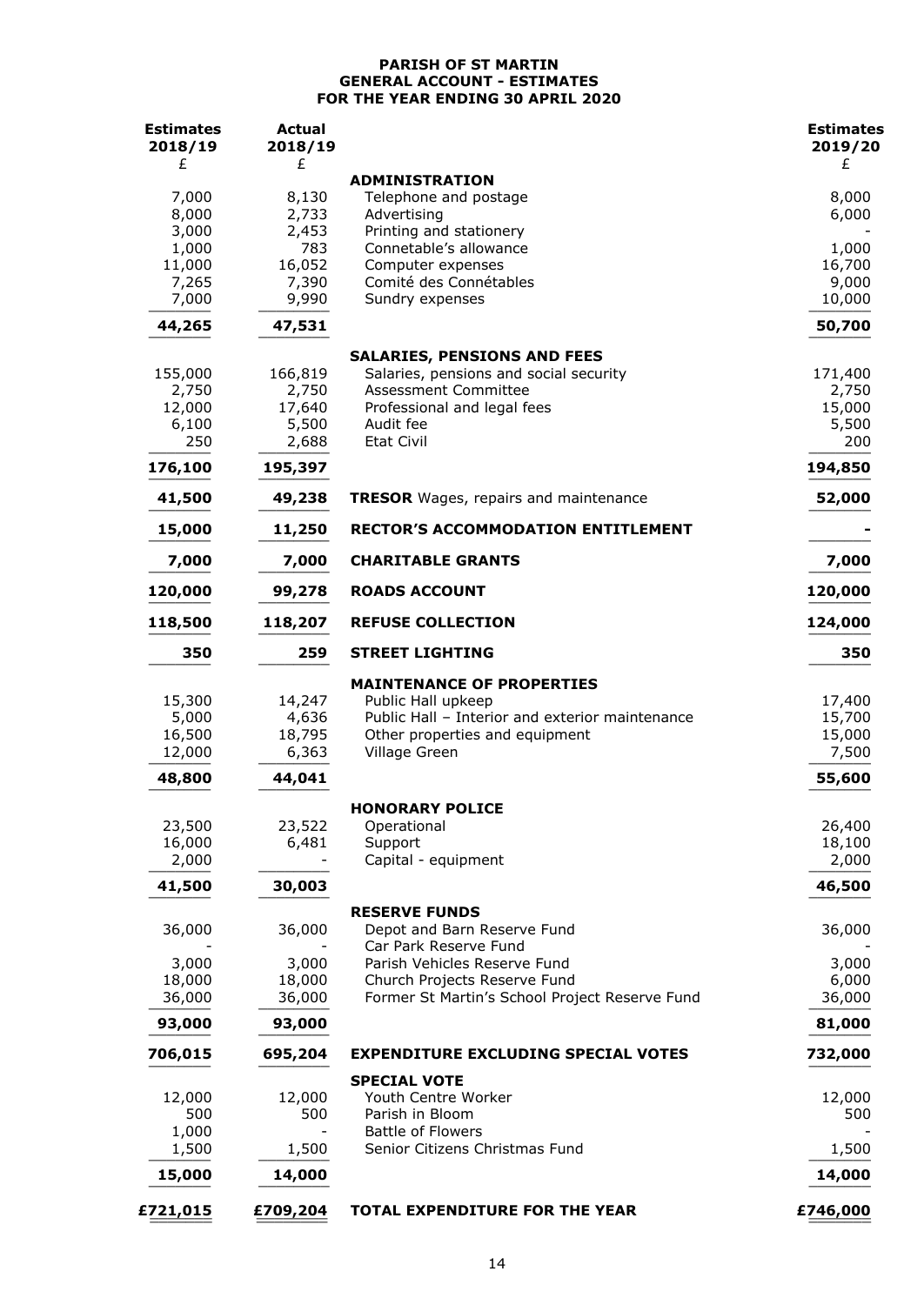### **BUDGET – 2019/2020**

| <b>2019 RATE</b>                         |                            | 1.23p     | 1.24p                               | 1.25p     |
|------------------------------------------|----------------------------|-----------|-------------------------------------|-----------|
| <b>ESTIMATED SUNDRY INCOME</b>           |                            | 58,000    | 58,000                              | 58,000    |
| <b>Less: ESTIMATED EXPENDITURE</b>       |                            | (746,000) | (746,000)                           | (746,000) |
| <b>PROVISION FOR RATES NOT COLLECTED</b> |                            | (2,000)   | (2,000)                             | (2,000)   |
|                                          |                            |           | $(690,000)$ $(690,000)$ $(690,000)$ |           |
| 2019 Parish Rate                         |                            |           |                                     |           |
| 54,244,650 quarters at: 1.23p            | 1.24 <sub>p</sub><br>1.25p | 667,209   | 672,634                             | 678,058   |
| <b>NOTIONAL DEFICIT FOR THE YEAR</b>     |                            | (22, 791) | (17, 366)                           | (11, 942) |
| Add: BALANCE BROUGHT FORWARD             |                            | 260,250   | 260,250                             | 260,250   |
| <b>NOTIONAL BALANCE AT 30 APRIL 2020</b> |                            | £237,459  | £242,884                            | £248,308  |

Note:

0.01p per Quarter = £5,424 in Parish Rate collectable. The balance in hand at 30 April 2019 was £260,250. The 2018 Rate comprised 53,897,568 quarters. The 2018 Rate at 1.23p amounted to £662,940. The above quarters for 2019 are still subject to appeals.

The above Rate represents the Parish Rate for both Domestic and Non–Domestic property. An additional amount will be collected by the Parish on behalf of the States of Jersey in respect of the Island Wide Rate. The Island Wide rate for 2019 has been set at 0.74p (2018: 0.73p) per Quarter for Domestic property and 1.05p (2018: 1.05p) per Quarter for Non-Domestic property.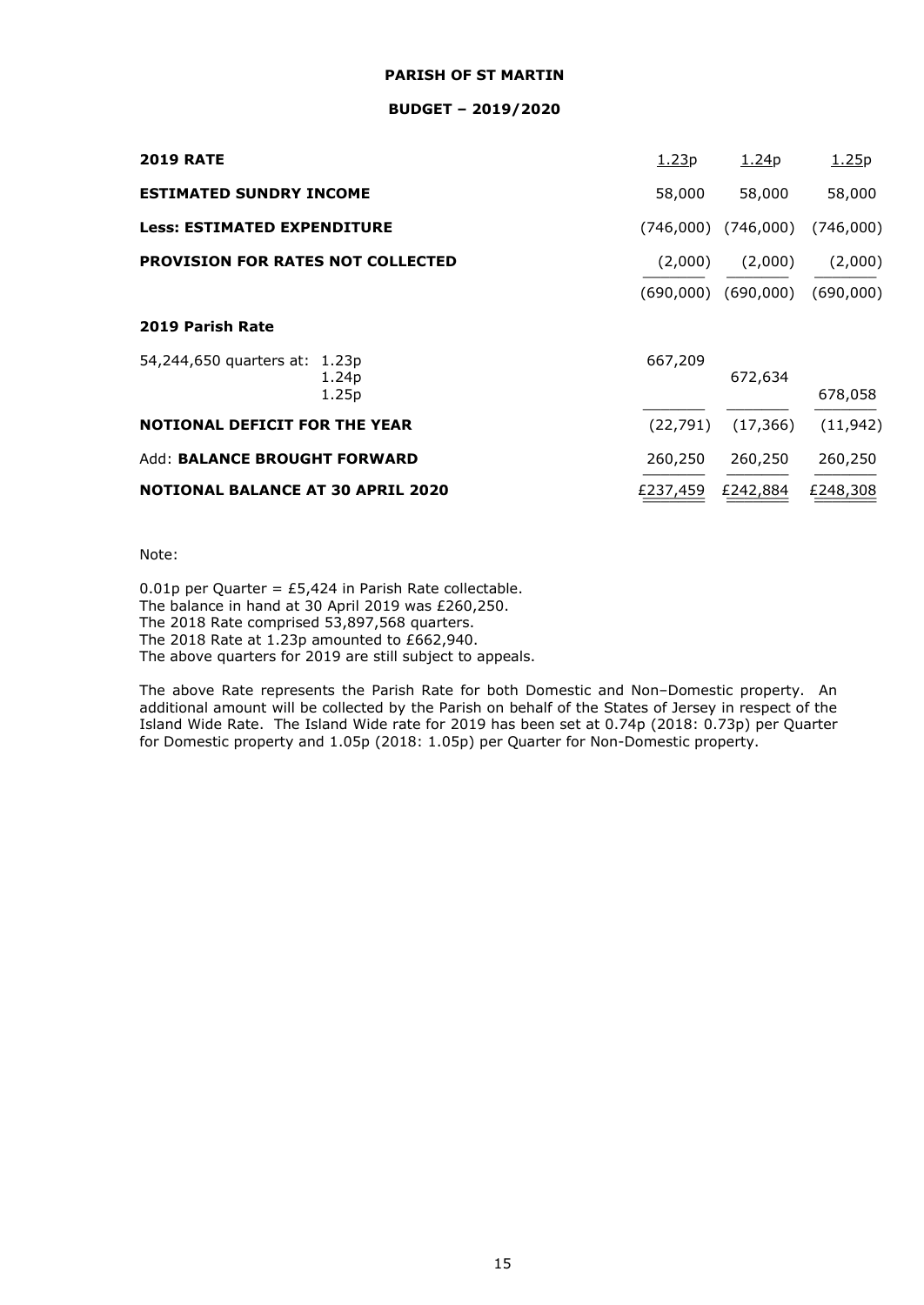## **SHELTERED HOUSING OF THE PARISH OF ST MARTIN AT 30 APRIL 2019**

# **THE 'H' TRUST –**

**LE COURT CLOS (Properties 1 to 6)**

|                                                                | 2019     |         | 2018     |
|----------------------------------------------------------------|----------|---------|----------|
|                                                                | £        | £<br>£  | £        |
| <b>ASSETS</b>                                                  |          |         |          |
| Debtors                                                        |          | 967     | 15       |
| Cash at bank                                                   | 202,072  |         | 185,805  |
|                                                                | 203,039  |         | 185,820  |
| <b>LIABILITIES</b>                                             |          |         |          |
| Creditors                                                      |          | 3,129   | 10       |
|                                                                |          |         |          |
|                                                                | £199,910 |         | £185,810 |
| <b>Income</b>                                                  |          |         |          |
| Rents received                                                 | 55,362   | 59,088  |          |
| Bank interest received                                         | 323      | 110     |          |
| GST refunds                                                    |          | 107     |          |
|                                                                | 55,685   | 59,305  |          |
| <b>Expenditure</b>                                             |          |         |          |
| Insurance                                                      | 788      | 733     |          |
| Garden and landscaping                                         | 2,220    |         |          |
| Maintenance and repairs                                        | 34,579   | 4,506   |          |
| Administration charges                                         | 1,800    | 1,800   |          |
| Rates payable                                                  | 911      | 897     |          |
| Sundry expenses                                                | 1,287    | 86      |          |
|                                                                | 41,585   | 8,022   |          |
|                                                                |          |         |          |
| Surplus for the year                                           | 14,100   | 51,283  |          |
| <b>ACCUMULATED NET RENTAL INCOME</b><br><b>BROUGHT FORWARD</b> | 185,810  | 134,527 |          |
|                                                                |          |         |          |
| <b>ACCUMULATED NET RENTAL INCOME</b><br><b>CARRIED FORWARD</b> | £199,910 |         | £185,810 |